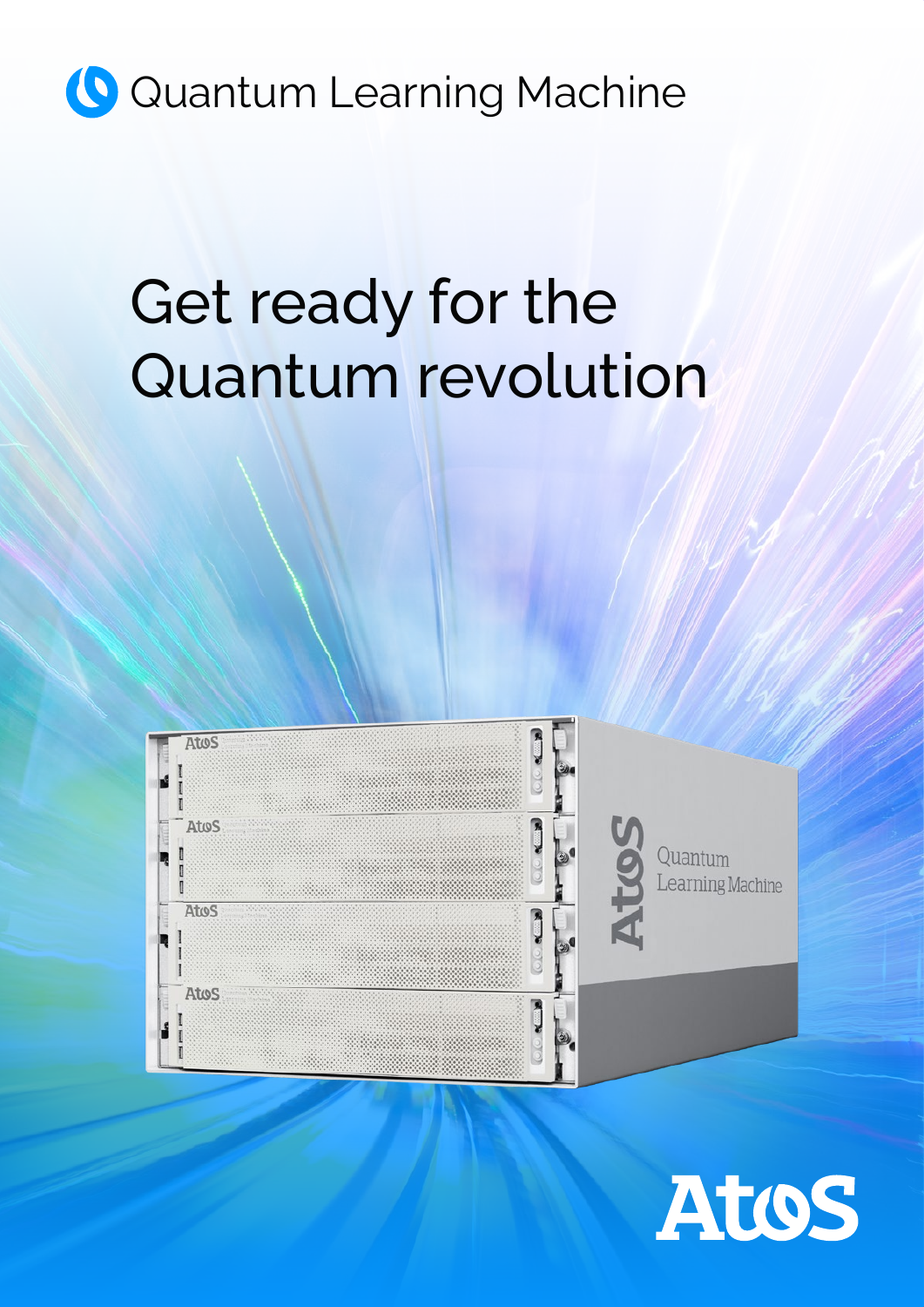### Get Ready for the Quantum Revolution

To tackle increasingly demanding industry challenges, we need to find alternatives to existing computing solutions. In this context, Quantum Computing is one of the most promising technologies.

### **Leveraging quantum properties**

The first quantum revolution has took place at a microscopic level and brought some major innovations of the 20th century such as the transistor, the laser, superconducting devices and optical fibers. Many experts are convinced that the second quantum revolution, which will see quantum information emerging, is already upon us. A binary digit is always in one of two definite states (0 or 1) however quantum computing uses qubits which can be in a superposition of states (1 and 0 superposed), enabling massively parallel computation. This multiplies capacity, so that quantum computers with a modest number of qubits, as little as 60, could solve problems that today's most powerful supercomputers cannot address with years of computing time! Advances in quantum science are extensive and demonstrate the reality of the tremendous opportunities to accelerate calculations, which together allow quantum superposition and quantum entanglement.

### **Atos Quantum R&D Program**

Atos Quantum' is the first quantum computing industry program in Europe. This global program aims to develop quantum computing solutions but also to learn how to enhance cyber security products to anticipate quantum advantage and its impact on cryptography.

Atos' ambition is to be a quantum player in three domains: quantum programming and simulation platforms and, later, next-generation quantum-powered supercomputers, as well as quantum-safe cybersecurity. It is piloted by a Scientific Council with world-renowned members. The 'Atos Quantum' Scientific Council is enriched with the immense knowledge and visionary power of its members, all highly renowned researchers. The Council is chaired by the Chairman and CEO of Atos and is made up of universally recognized quantum physicists and mathematicians.

The first products of the Atos Quantum Program have been the Atos Quantum Learning Machine - Atos' world-class quantum simulation appliance - and the Atos Quantum consulting practice.

### **Go beyond HPC**

Quantum Computing is a new computing paradigm that will solve critical problems in all industries more efficiently than current high performance computing (HPC) systems.

### **Manufacturing**

- Autonomus vehicle
- Logiastic
- Supply chain
- Software validation
- Batteries
- Polymer

### **Telecom, Media & Technology**

- Personalized content
- 5G antenna location
- Chip layout optimization
- Post-quantum cryptography

**Public Sector & Defence**

- Neural networks
- Process optimization
- Cryptanalysis
- Material science
- Nanotechnologies



- Smart grids
- Flight scheduling
- Oil well optimization
- Yeild management
- Cybersecurity
- Carbon dioxide capture

#### **Financial Services &**  00 **Insurance**

- Fraud detection
- Trading strategies
- Market simulation
- Portfolio optimization
- Risk assessment
- **Cryptocurrency**



**Healthcare & Life Sciences**

- **Genomics**
- Virtual Screening
- Protein folding
- Drug discovery
- Personalized medicine

- **Atos QLM benefits**
- Bootstrap in Quantum Computing
- Ease end-user quantum programming language, a set of provided Quantum Libraries and a Jupyter
- Notebook environment
- Program and execute hybrid quantumclassical algorithms
- Integrate with existing frameworks to leverage algorithms developed via other frameworks
- Support real noise simulation models on different hardware
- Simulate different technologies through its hardware agnostic environment with unprecedented performances.
- Explore both digital and analog quantum computing technological approaches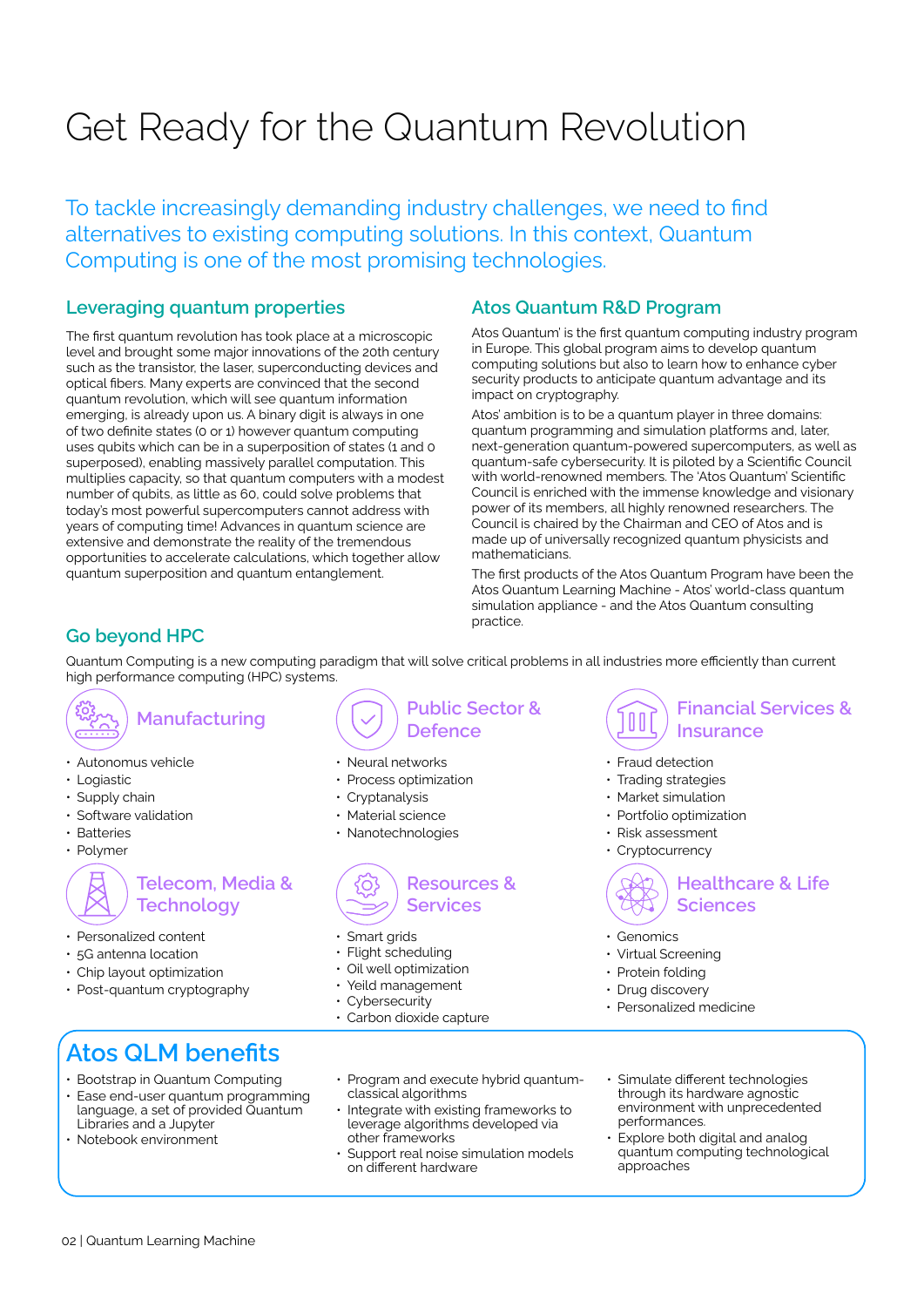### Develop quantum applications today

The Atos Quantum Learning Machine (Atos QLM) is a complete on-premise environment designed for quantum software developers. It is dedicated to the development of quantum software, training and experimentation.









#### **The Atos Quantum Learning Machine provides 3 environments**

It embeds a programming platform and a high-performance quantum simulator. Its capabilities and performances are unmatched on the market. The Atos Quantum Learning Machine allows researchers, engineers and students to develop and experiment with quantum software. Powered by a powerful dedicated hardware infrastructure, the Atos QLM will emulate execution as a genuine quantum computer would.

Software developed on the Atos QLM can run on simulated, as well as on future quantum accelerators, without changing a line. The Atos Quantum Learning Machine computes the exact execution of a quantum program, with double digit precision. It simulates the laws of physics, which are at the very heart of quantum computing.

This is very different from existing quantum processors, which suffer from quantum noise, quantum decoherence, and manufacturing biases, as well as performance bottlenecks. Simulation on the Atos Quantum Learning Machine enables developers to focus on their applications and algorithms, without having to wait for quantum machines to be available.

### **The Atos Quantum Learning Machine is a complete appliance**

Thanks to the bespoke software and hardware developed by Atos, the Atos QLM has superior simulation capabilities, much more than any other affordable appliance. In its maximum configuration, it can simulate up to 41 Qbits, which was until now, only possible on large supercomputers, despite the fact that the Atos QLM has the physical dimensions of a simple business server.

The appliance is composed, nonexhaustively of:

- A specific hardware infrastructure, with large in-memory capacity and – available soon – a dedicated hardware accelerator
- An extensible quantum circuit model (data representation model)
- A universal quantum assembly programming language (AQASM, Atos Quantum Assembly Language)
- A high-level quantum hybrid language, built on top of the popular Python language
- A set of mathematic libraries and algorithms – ready to use

Thanks to Atos' large in-memory infrastructure, it is simple and seamless to upgrade the simulation capabilities from 30 to 41 qubits. Grow as your business needs it while leveraging existing investments.

### **The Atos Quantum Assembler (AQASM)**

The Atos Quantum Assembler is an important component of the Atos QLM appliance. AQASM is designed in the Atos R&D labs. AQASM is Atos' implementation of the universal quantum software development language: QASM. Programs using AQASM can be used on the quantum simulator today, as well as on the physical quantum computers of tomorrow. AQASM is configurable; it has the ability to program new quantum gates or to mix existing gates. AQASM offers high-level wrappers for developers and accepts quantum programs from other frameworks thanks to a versatile software development kit.

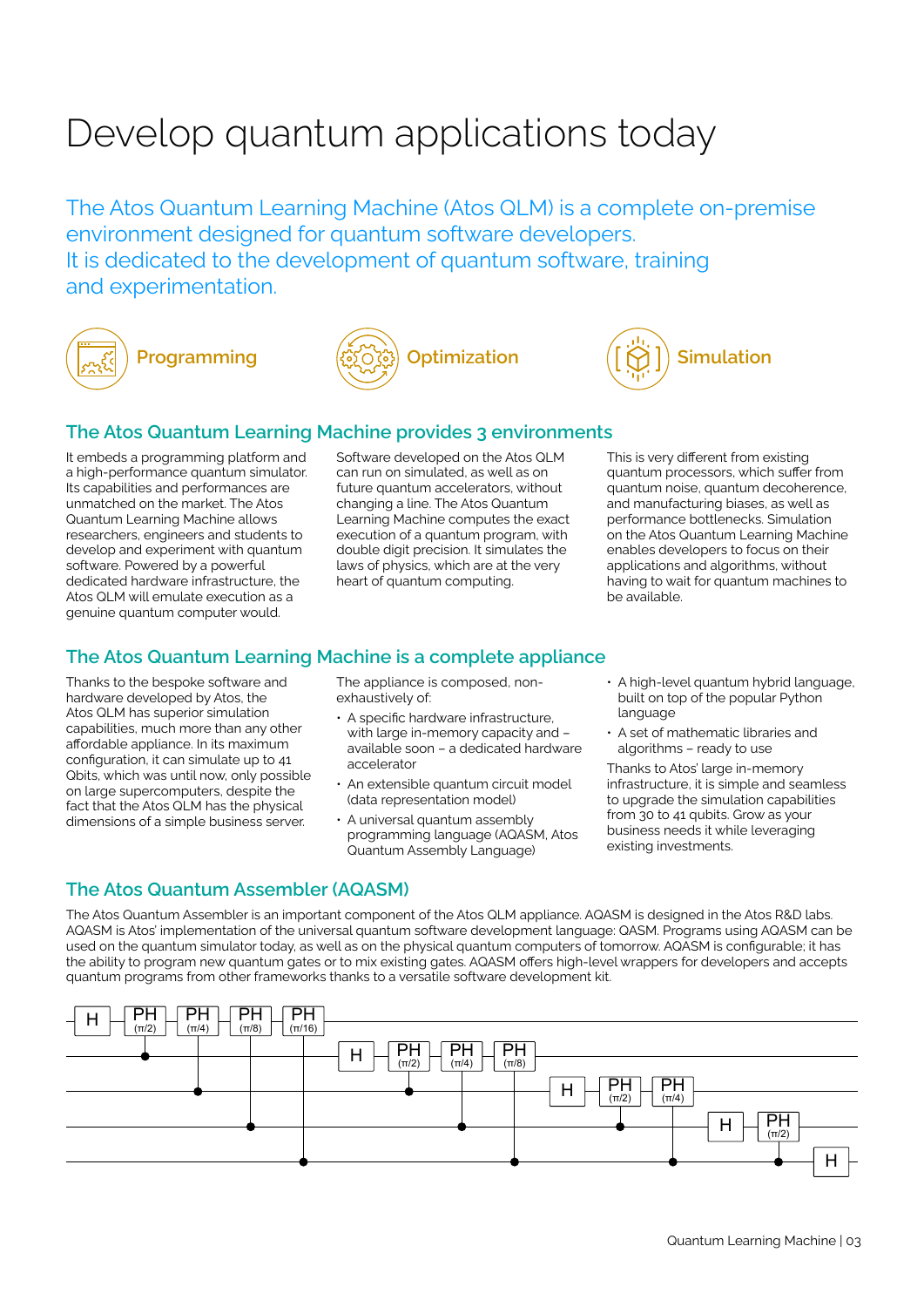### Atos Quantum Learning Machine functional scope

| Programming                                                              |                                                       | <b>QPU</b>                                  | Optimization                                                                                                        |                                                            |
|--------------------------------------------------------------------------|-------------------------------------------------------|---------------------------------------------|---------------------------------------------------------------------------------------------------------------------|------------------------------------------------------------|
| <b>AQASM</b><br>Assembly language<br>to build quantum<br><b>circuits</b> | <b>pyAQASM</b><br>Python extension to<br><b>AQASM</b> | QPU<br>Quantum processing<br>unit emulation | Gate set rewriter<br>Abstract gates                                                                                 | Plugins<br><b>Expressive</b><br>and concise<br>programming |
| <b>CIRC</b><br>Binary format of<br>quantum circuits                      | <b>QLIB</b><br>Quantum arithmetic<br><b>libraries</b> |                                             | Circuit optimizers<br>Generic circuit<br>optimizer<br>Topology constraint<br>solver                                 |                                                            |
| Quantum algorithms                                                       |                                                       |                                             | <b>Simulation</b>                                                                                                   |                                                            |
| Variational<br>Algorithms,, such as<br>QAOA and VQE                      |                                                       |                                             | <b>Simulators</b><br>Different simulation<br>modules for Circuit<br>models<br><b>Simulated Quantum</b><br>Annealing | Physics<br>Physical noise<br>models<br>Gateset tomography  |

### Quantum Noise Simulation

The simulation of physics includes different models for quantum noise. Should the underlying technology be trapped ions, superconducting circuits or semiconducting silicon, the noise models can be chosen and used to be as close as possible to reality.



### A broad range of services based on the Atos QLM

| <b>Quantum Computing</b><br><b>Basis</b> | <b>Beginner</b><br>% day                                                   | A comprehensive approach to quantum<br>computing                                           |
|------------------------------------------|----------------------------------------------------------------------------|--------------------------------------------------------------------------------------------|
| <b>Atos QLM Fast Start</b>               | <b>Intermediate</b><br>2 days                                              | Quick knowledge ramp-up on the Atos QLM<br>appliance                                       |
| <b>Decoding of quantum</b><br>algorithm  | <b>Advanced</b><br>2 days                                                  | Principles and building steps of a specific<br>quantum algorithm                           |
| <b>Proof of Concept</b>                  | <b>Business + experts</b><br>$5 \text{ days} \rightarrow 8 \text{ months}$ | Study the feasibility of quantum<br>implementation relative to the customer's<br>use cases |

Join the Quantum revolution with Atos experts

Atos provides a broad range of services based on the Atos QLM. Our mission, with our Quantum experts, is to accompany you in every aspects.

From the discovery of the Atos QLM appliance, to the development and simulation of your first Quantum codes, our experts' outstanding teaching skills and the QLM intuitive programming environment gives you the knowledges to join the Quantum revolution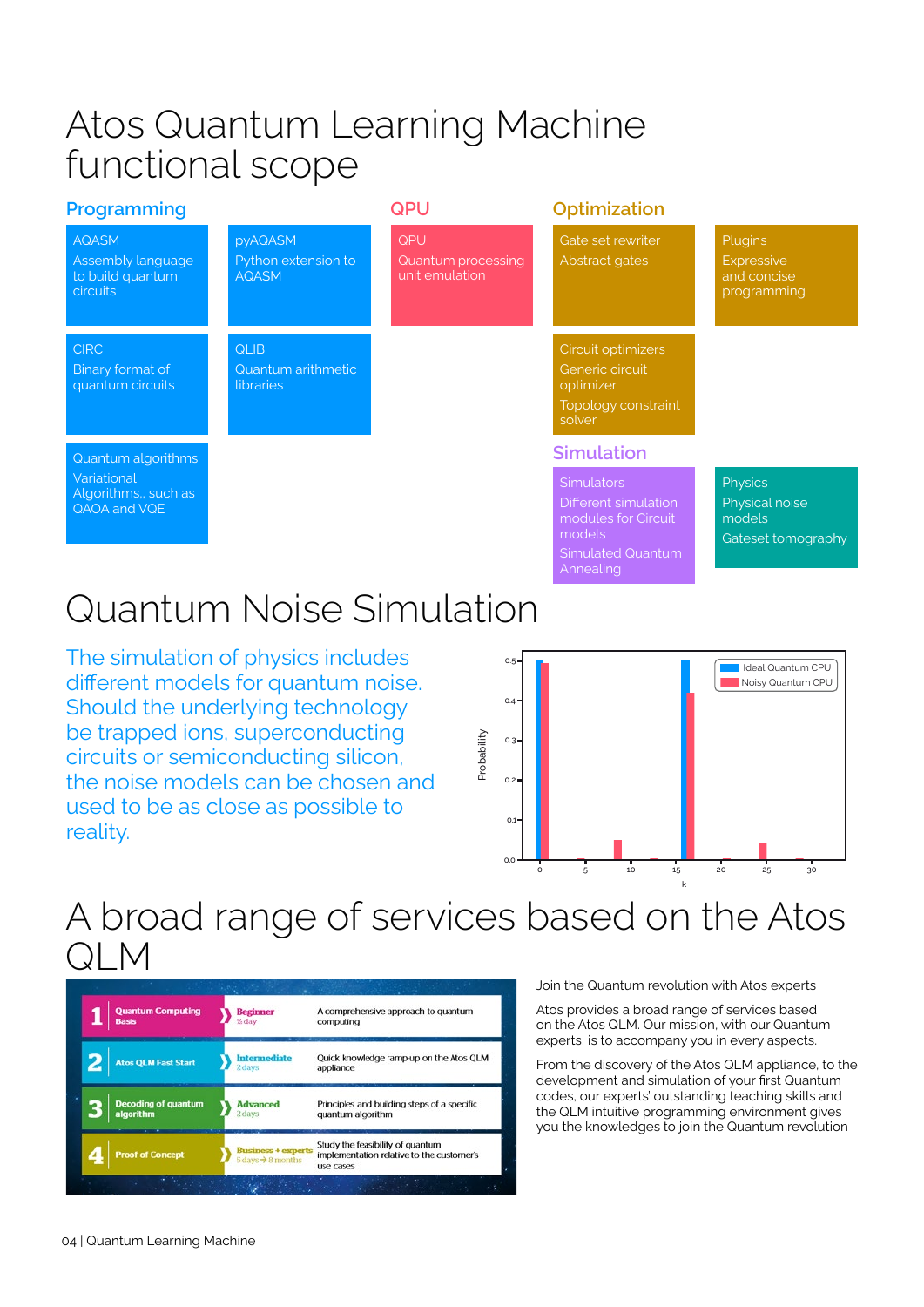### Atos QLM E – accelerating research in the NISQ era

NISQ – Noisy Intermediate-Scale Quantum – devices will be the first quantum accelerators to be commercialized in the next few years. Herein lies a double challenge for the industry: developing NISQ algorithms is as important as building the machines, since both are required to identify concrete applications. Atos QLM E has been optimized to drastically reduce the compilation time of hybrid quantumclassical algorithms simulations, leading to quicker advancement in application research.

Get your quantum simulations results up to 12x faster

Optimized for variational algorithms best suited for the NISQ era (up to 30 qubits)

Upgrade your QLM to a QLM E very easily to benefit from these enhanced features

### Accelerate research on variational algorithms using Atos QLM E





 $\bar{\mathbf{g}}$ 



**Quantum Approximate Optimization Algorithm** **Variational Quantum Eigensolver**





… among other application fields !

### Explore both analog and digital quantum simulation paths to solve optimization use cases using the Atos QLM

NP-hard optimization problems have critical applications in all industries, such as portfolio management, logistics, antenna location, chip design or clinical trial database search. Classical tools like solvers and heuristics provide either exact solutions for a small number of variables or approximate ones for larger problems, but their use is problem-dependent, and they do not all have provable behaviors.

In this field, quantum computing holds major promises:

- Address larger problems
- Improve accuracy level
- Reduce time to solution
- And thus, reduce energy consumption

Using the Atos QLM, you can explore now two quantumrelated technological paths to solve such problems in the future:

Describe your use case as a high-level NP-hard

• Graph partitioning • Graph colouring • K-Clique

• Number Partitioning • Binary Integer Linear Programming

problem

#### Key benefits of using both approaches in the Atos QLM

- Better understand the specificities of digital and analog quantum computing
- Compare the benefits and constraints of two quantum computing technological paths applied to combinatorial optimization problems
- Prepare code to then run on NISQ accelerators or Quantum Annealing machines using the same programming environment

Encode it in a mathematical formulation

• QUBO (Quadratic Unconstrained Binary Oprimization) formulation • Ising model

### Simulate it

- Digital Quantum Computing: Variational Algorithms such as QAOA (Quantum Approximate Optimization Algorithm)
- Quantum-Inspired Algorithms: SQA (Simulated Quantum Annealing) or SBA (Simulated Bifurcation Algorithm)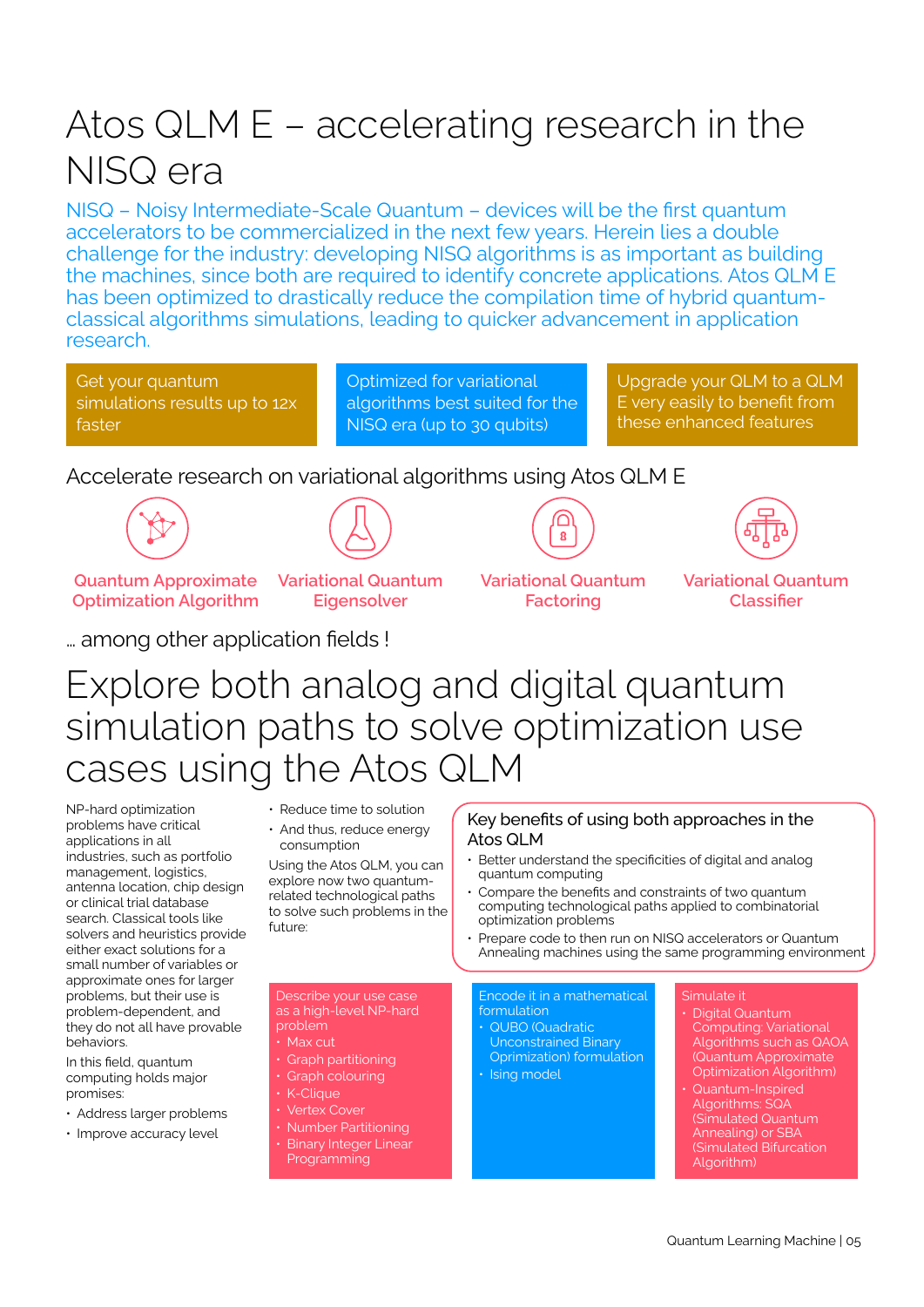

Explore the capabilities of quantum programming on your laptop using the world's most powerful quantum simulator's programming framework.

#### **Start building quantum programs on your laptop with myQLM**

myQLM is a python package that is provided with open source interoperability connectors with frameworks such as Qiskit, Cirq, ProjectQ or Forest™.It was designed to democratize quantum computing by allowing researchers, students and developers to create and simulate quantum circuits on their laptops. It is fully compatible with the Atos Quantum Learning Machine: users will be able to launch their myQLM programs on their organization's Atos QLM to benefit from larger simulation capabilities and advanced features like quantum circuit optimizers and noisy simulators.

#### **Expand your quantum programming community with myQLM**

- myQLM is the best framework to help students, scientists and developers get acquainted with quantum computing and quantum programming.
- It's a tool to brainstorm, test and share ideas without being bothered by quantum noise.
- Users will have access to a broad user community as Atos also provides open source translators from myQLM to other main quantum programming environments.
- Everyone's myQLM ideas can be shared via a community GitHub repository.
- All research done using myQLM will remain the property of the entity who produced it.

#### **Join the myQLM community**

To download myQLM and stay informed on the latest developments of our community, please visit: [www.atos.net/myqlm](https://atos.net/en/lp/myqlm)

#### **Start building quantum programs on your laptop with myQLM**



### **Inspired by the Atos Quantum Learning Machine**

#### **Programming**

AQASM

circuits

Assembly language to build quantum INTEROP Connectors' source codes: build your own! Open **Source** 

**CIRC** Binary format of quantum circuits

pyAQASM

Python extension to AQASM

QLIB Quantum arithmetic libraries

Quantum algorithms Variational Algorithms, such as QAOA and VQE

| <b>Optimization</b><br>Open                                                 |  |
|-----------------------------------------------------------------------------|--|
| Source<br><b>SIMULATOR pyLinalg</b><br>Source code of this simulator: build |  |
| your own!                                                                   |  |
|                                                                             |  |
|                                                                             |  |
|                                                                             |  |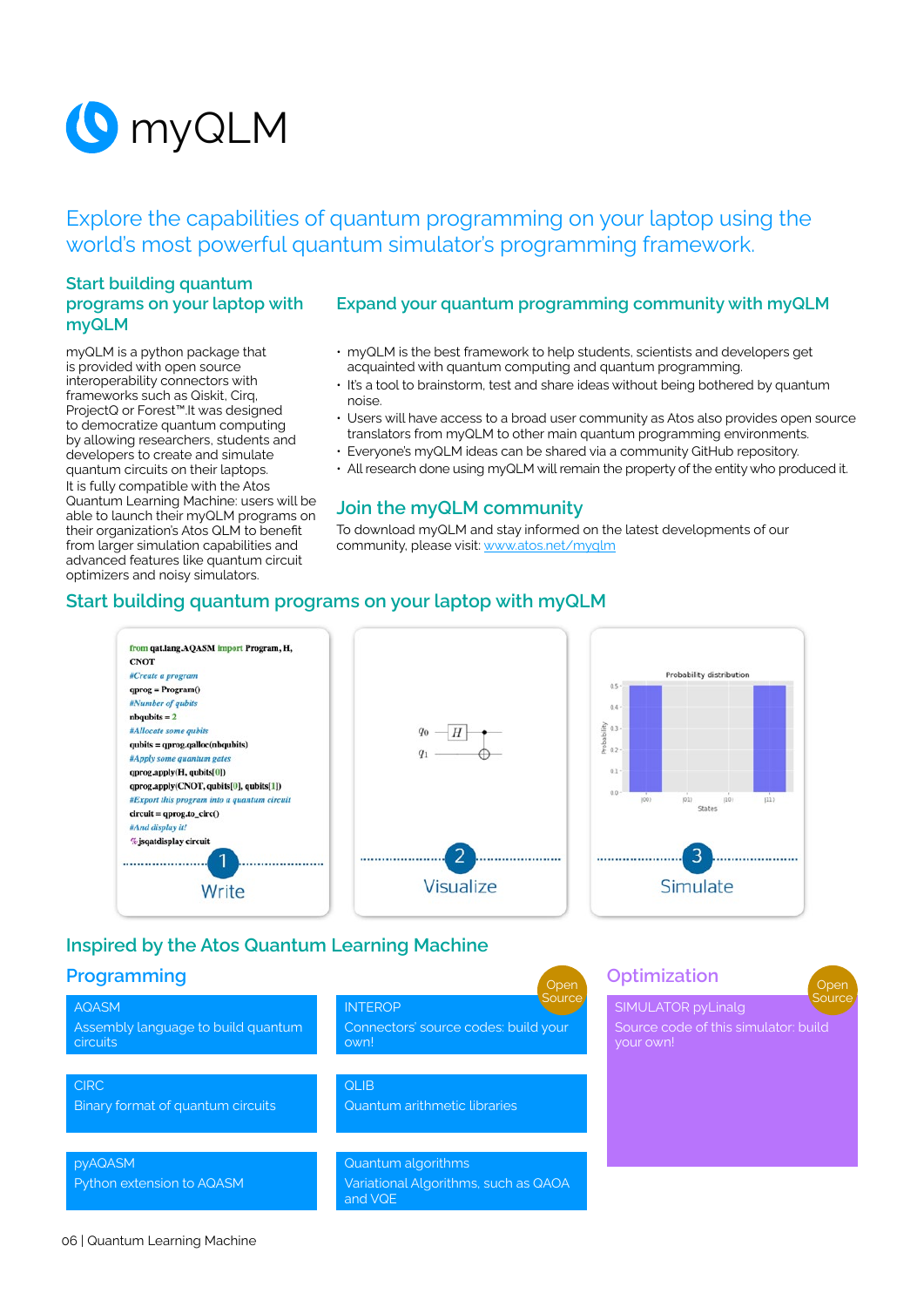### Discover Atos' broad quantum simulation ecosystem

| <b>Features</b>                                                                                                                                    | myQLM freeware            | Atos QLM appliance                                                                                                     | Atos QLM E<br>appliance    |
|----------------------------------------------------------------------------------------------------------------------------------------------------|---------------------------|------------------------------------------------------------------------------------------------------------------------|----------------------------|
| Programming                                                                                                                                        |                           |                                                                                                                        |                            |
| pyAQASM/AQASM/CIRC formats                                                                                                                         | $\checkmark$              | ✓                                                                                                                      | ✓                          |
| Custom gates                                                                                                                                       | ✓                         | ✓                                                                                                                      | ✓                          |
| <b>QLIB</b> libraries                                                                                                                              | $\checkmark$              | $\checkmark$                                                                                                           | ✓                          |
| Interoperability kit - open source translators                                                                                                     | ✓                         | ✓                                                                                                                      | ✓                          |
| Pre-/Post-Processing                                                                                                                               |                           |                                                                                                                        |                            |
| Custom plugins                                                                                                                                     | $\checkmark$              | $\checkmark$                                                                                                           | ✓                          |
| Gate set rewriter                                                                                                                                  | $\pmb{\times}$            | $\checkmark$                                                                                                           | $\checkmark$               |
| Topology constraints solver                                                                                                                        | ×                         | ✓                                                                                                                      | ✓                          |
| Circuit Optimizer                                                                                                                                  | ×                         | $\checkmark$                                                                                                           | $\checkmark$               |
| <b>Digital QC Simulation</b>                                                                                                                       |                           |                                                                                                                        |                            |
| Simulation capabilities                                                                                                                            | Up to 20 qubits           | Up to 40 qubits                                                                                                        | Up to 40 qubits            |
| Simulation performances                                                                                                                            | $\star$                   | ***                                                                                                                    | ****                       |
| PyLinalg - open source noiseless simulator                                                                                                         | $\checkmark$              | ×                                                                                                                      | ×                          |
| Advanced noiseless simulators<br>· Linalg<br>• Feynman<br>· Stabilizers (stabs)<br>· Matrix Product State (mps)<br>· Binary Decision Diagram (bdd) | ×                         | ✓                                                                                                                      | ✓                          |
| Noisy simulators<br>· Deterministic<br>· Stochastic                                                                                                | ×                         | ✓                                                                                                                      |                            |
| Acceleration up to 12x - best suited for variational<br>algorithms                                                                                 | $\boldsymbol{\mathsf{x}}$ | ×                                                                                                                      | ✓                          |
| QLM for Combinatorial Optimization                                                                                                                 |                           |                                                                                                                        |                            |
| · Simulated Quantum Annealing<br>· [SOON] Simulated Bifurcation Algorithm                                                                          | ×                         | · (default) up to 500 variables<br>• (optional) up to 2,000<br>variables<br>✓<br>• (optional) up to 5,000<br>variables |                            |
| · [SOON] Acceleration for Simulated Bifurcation Algorithm                                                                                          | $\pmb{\times}$            | ×                                                                                                                      | $\checkmark$               |
| <b>Services</b>                                                                                                                                    |                           |                                                                                                                        |                            |
| Training                                                                                                                                           | Self training             | Instructor-led<br>training                                                                                             | Instructor-led<br>training |
| Support                                                                                                                                            | Community                 | Subscription                                                                                                           | Subscription               |
| Consulting                                                                                                                                         | On demand                 | On demand                                                                                                              | On demand                  |